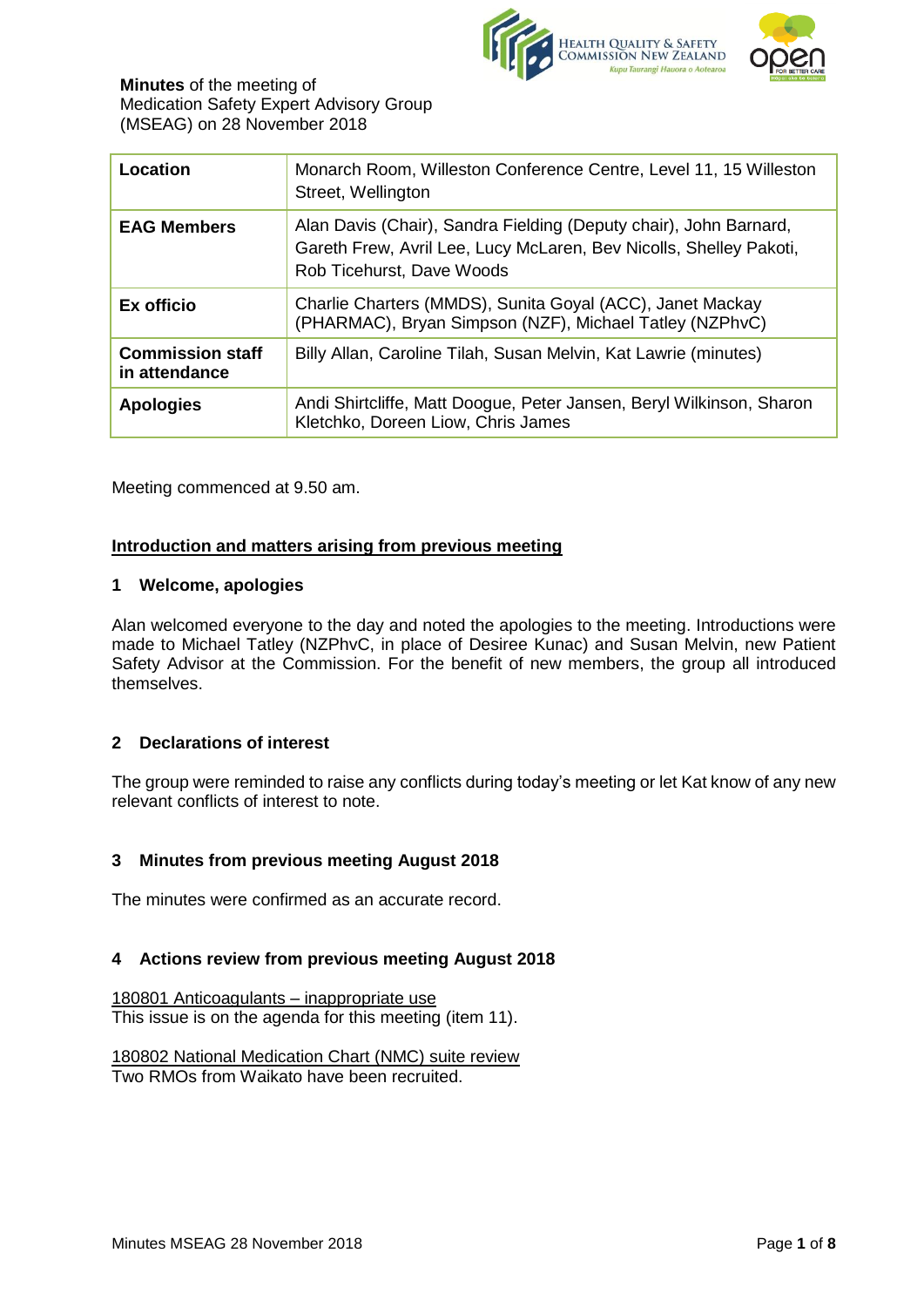180803 – National Medication Chart review

The review has been delayed until February 2019 as DHB hospitals are under considerable pressure with the introduction of the opioid QSM, and midwifery strikes.

#### 180501 Alert 17 - Alteplase + tenecteplase

A response is still pending from Nelson Marlborough DHB (contact was made last week).

180502 Always report and review (ARR) events for medicine related events This issue is on the agenda for this meeting (item 12).

#### 180503 Medicines alert groupings

The business case for the management of medicines alert groupings is in development. Medsafe (Chris) to be asked for an update for the February meeting. Concerns were raised around this not being progressed. The Chair requested that Matt Doogue provide 'a one page' paper on the risks involved in not implementing the medicine alert groupings.

- **Action:** Chris James to be asked for an update on the status of the business case for the medicine alert groupings.
- **Action:** Matt Doogue to be asked to provide a paper on the risk involved in not implementing the medicine alert groupings.

180510 International forum on quality and safety in healthcare Sandra to forward her report to be circulated with today's minutes.

**Action:** Sandra to send pdf of her report to circulate to Kat Lawrie and Billy Allan.

#### 180511 Compounded tramadol suspension

The compounded tramadol from biomed will soon be available as an unapproved and unfunded medication. It is still not readily available for primary care. Next year Biomed will submit a medicines approval application to Medsafe and a funding application to PHARMAC. Currently hospitals are undertaking their own compounding, but are now able to buy the suspension from Biomed.

#### 180513 Medication error reporting in NZ

The Chair has written to the Director General regarding the funding of a medication error reporting and learning programme for New Zealand, with a response received. The Ministry is to discuss this with the Commission. The Director General of Health has been invited to the next MSEAG meeting and is keen to attend.

#### 171108 Oxygen prescribing - #O2 The Fix

Waitematā are sending a memory stick to the Commission with the educational materials. Avril apologised on behalf of the team for the delay. The material will be added to the Commission's website and widely circulated, with marketing and socialisation to encourage DHBs to utilise the toolkit.

Billy provided an update on the REX inhalers (161123). This was an issued highlighted through the MERP where same coloured actuators and interchangeable caps on the REX range of inhalers were identified as a serious medication safety risk. REX have revised their salbutamol inhaler labelling with release to the market. There is a long lead time to get things changed but it will be coming out shortly supported with letters to GPs and pharmacists.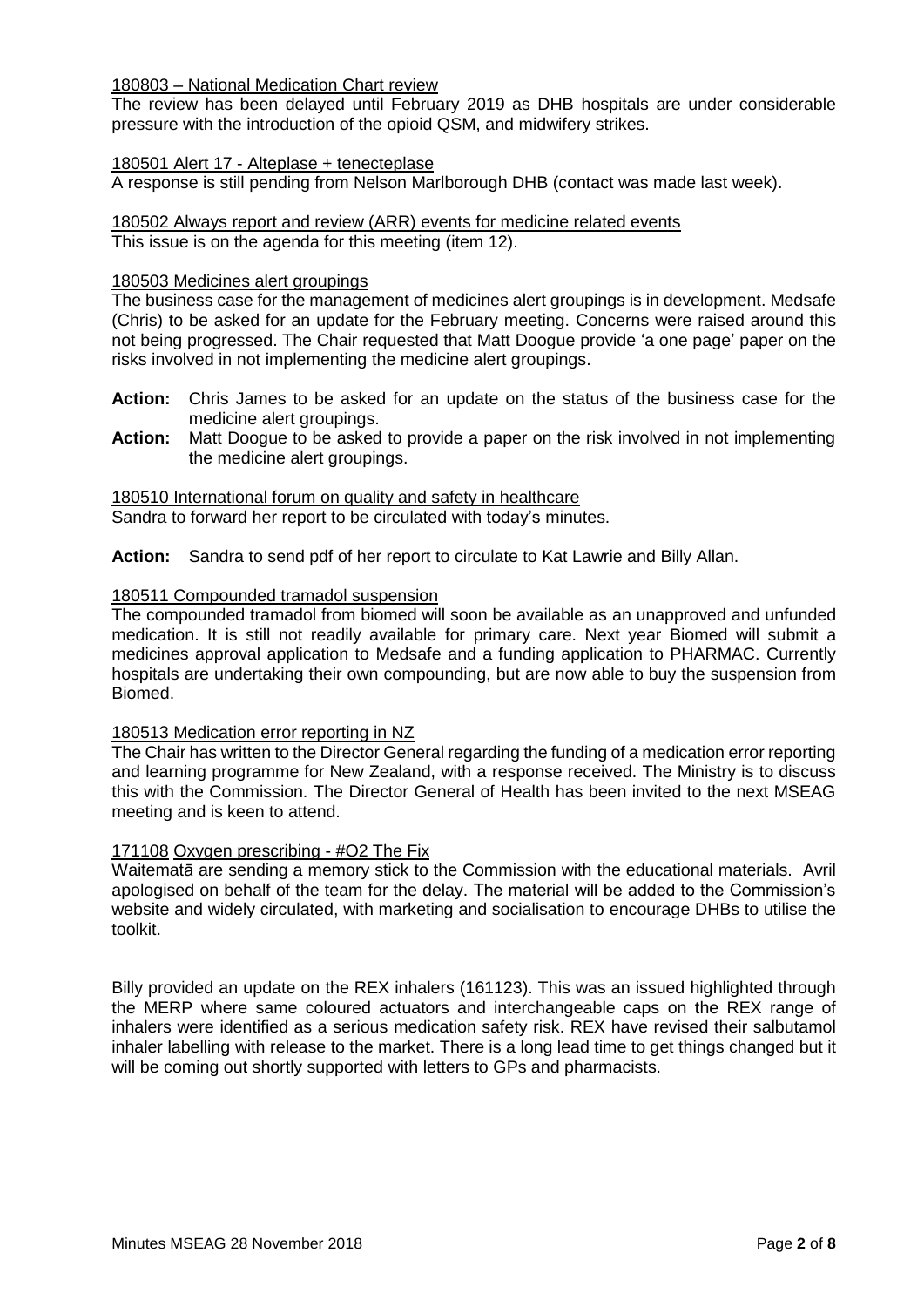# **Strategic focus**

# **5 Follow-up from our workshop last meeting**

## **Where to from here?**

Caroline summarised the discussion from the August EAG, on page 51 of the papers for today's meeting.

## **To inform the workplan for 2019/20**

Susan circulated a print out of a driver diagram to lead a discussion to inform the programme plan and the group were asked to vote on the change ideas they felt were most important to include in the coming programme plan. The driver diagram was a summary of the change ideas from the workshop at the last MSEAG meeting. The discussion continued later in the morning (minuted below).

The group broke into 4 groups to discuss the change ideas that were most popular:

- Development of pathways to prevent harm (6 votes)
- Digital/IT integration one source of truth (5 votes)
- Health equity "to improve health equity you may need inequitable interventions targeted (context of patient environment)" (5 votes)
- Capturing patient experience (co-design approach) (4 votes)
- Review refinement of existing medication QSMs (opioids/eMedRec) (4 votes)
- Provide clarity on guidance for medication data collection, monitoring and analysis for adverse events reporting. (4 votes)

Priority actions from the groups were:

- Increasing patient awareness and knowledge of being on a pathway to harm how do we increase patient knowledge and understanding?
- Reducing variation
- Identify the groups most at harm and provide information
- Equity should be a part of all conversations, around all inequities
- What is the role of the Commission, what is role of the Medication Safety team?
- Medication data what is it telling us? What are we missing?

A discussion was then held around identifying some questions for the Director-General for February's MSEAG.

The group agreed:

- We need uniformity around the questions and how they are framed
- What are the Minister's expectations?
- How can the Ministry help improve medication safety?
- How does the Ministry want issues escalated?
- What does the Ministry want to know from HQSC (in relation to medication safety)?
- How do we link incident/harm information?
- What are the challenges eg, the new Therapeutic Products Bill?
- Within the national guidelines and recommendation, what scope is there for greater leadership and direction from the Ministry?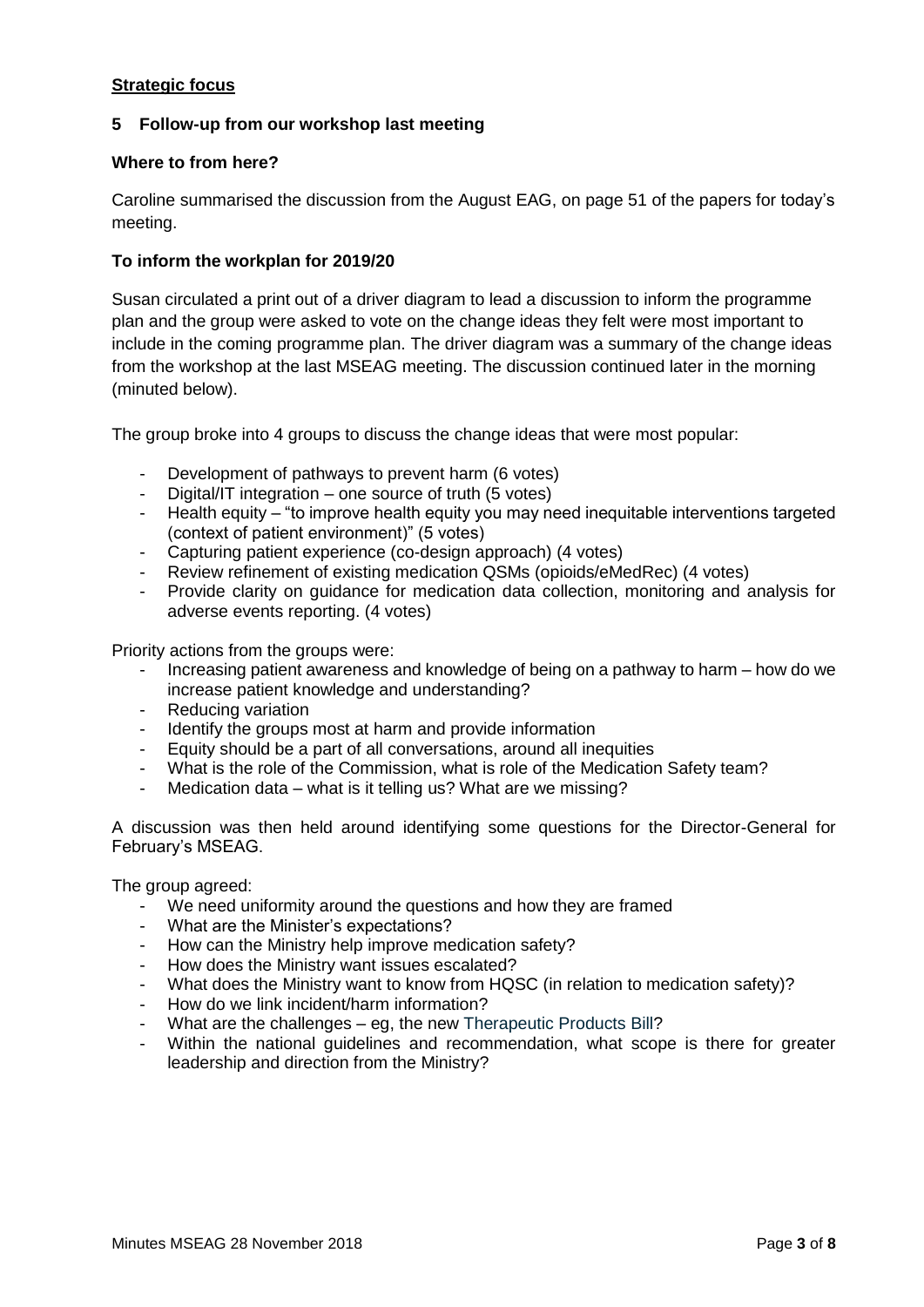# **Technology to support safe medicines practice**

# **6 Proposal to discontinue the eMedicine Reconciliation (eMedRec) QSM (paper)**

The original intent was implementation of electronic systems and prescriptions and by 2014 all DHBs were going to be well on their way to an electronic solution. Unfortunately, most of the DHBs aren't yet using systems that support eMedRec.

Only two DHBs are reporting the full set of eMedRec QSM markers to the Commission and the Executive Leadership Team (ELT) at the Commission have suggested retiring this quality and safety marker (QSM).

The group discussed removing the marker and agreed:

- There is no other way to measure medication safety at present
- The Commission's ELT should be advocating and encouraging more DHBs to submit, rather than removing the marker
- There are a lot of precursors for DHBs to eMedRec systems a plan to implement will need to be different for each DHB

The benefits of the marker include:

- We have evidence that dangerous errors are being intercepted
- Those DHB hospitals with eMedRec functionality would not have achieved this without the QSM. Publicly reporting the QSM has supported and advanced the adoption of eMedRec. This would not have happened without the focus, drive and leverage of the national QSM at DHB and vendor levels.

There are concerns that:

- Some data can cast a negative light on a DHB, but they still need to be encouraged to submit QSM data – they will not be criticised but commended for their data submission (there needs to be a mind shift change)
- Ideally in future, reporting should be wider than from the hospital MedRec as patients return to primary care where there are also medication safety issues
- There is still a wide gap between DHBs and their electronic systems some providers are very behind the leading DHBs
- If the marker was extended to include manual reporting the resource would be insurmountable for some services
- 15 DHBs should be capable of reporting currently but only 2 are actively submitting data, (ie, the 15 DHBs have the MedRec functionality but are not yet using it or are not reporting their QSM data)

The group's consensus is that the QSM shouldn't be lost and that we need to note what has been achieved and come up with a plan on how to improve going forward.

**Action:** Billy to respond to ELT noting that the MSEAG does not support the retirement of the eMedRec QSM.

## **7 Bicillin L-A** (benzathine benzylpenicillin tetrahydrate) **datasheet, labelling and NZF changes**

Bryan Simpson joined the meeting by teleconference, joined by Ruth Ferguson, Senior Clinical Editor, NZF.

Rob Ticehurst presented on the Bicillin LA datasheet and labelling changes. The product will now only have 1.2 million units on its packaging, removing all references to the milligram strength.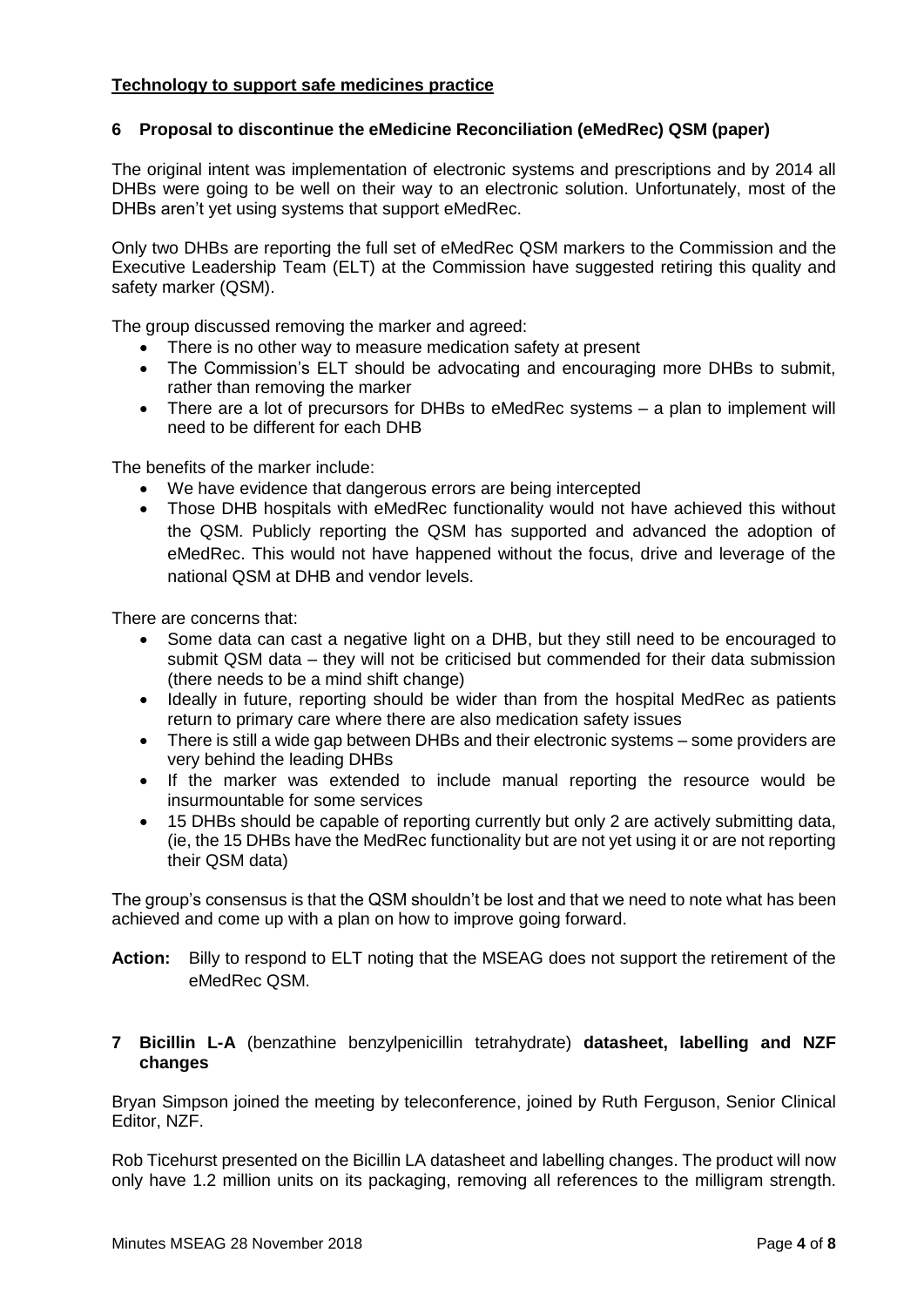Historically the packaging has reflected the dosage as 900 mg. This has been discovered as an error, as the dosage in each syringe is actually 1016 mg.

A discussion was held:

- NZF have been asked by Medsafe to remove all references to the 900 mg strength from the Bicillin L-A monograph.
- Bryan has investigated international packaging which seems to have been amended to reflect 1016mg and 1.2 million units.
- There is no context or evidence to explain why 900mg is wrong, which will lead to confusion among providers familiar with the medication.
- Changing the datasheet will not change practice overnight.
- New Zealand and Australian guidelines typically dose benzathine penicillin in mg/kg (not units/kg). Other jurisdictions (eg, North America) typically dose in units/kg.
- Loss of reference to milligram strength could lead to confusion and error.
- Pfizer are happy to retain 900mg on their packaging but Medsafe have advised them to remove all reference to milligrams
- Usage for children makes part doses necessary.

It was agreed that an offline conversation would be held between Billy Allan, Rob Ticehurst, Medsafe, and NZF (Bryan Simpson). Bryan will add a link to Pfizer's 'Dear Healthcare Professional' letter that describes the change in strength description for Bicillin L-A and links 900 mg/2.3 mL and 1,200,000 units/2.3 mL.

- **Action:** NZF to add a link to the Pfizer Bicillin L-A Dear Healthcare Professional' letter from the NZF Bicillin L-A monograph.
- **Action:** Billy to arrange a meeting between Rob Ticehurst, Medsafe (Alison Cossar, Manager, Product Regulation Branch), NZF (Bryan Simpson) and HQSC (Billy Allan) to discuss the change in Bicillin L-A strength expression.

## **8 Presentation – Integrated Community Pharmacy Services Agreement – an update**

Alan welcomed Warwick Gilchrist, Programme Manager – Pharmacy, Central TAS to the meeting to present on the new Integrated Community Pharmacy Services Agreement.

A discussion followed:

- Is there still funding for quality improvement activities? There is funding for community health outcome improvements and service improvements around admissions; also a funding line is available that DHBs can allocate (\$4.1m nationally) to pharmacy initiatives.
- Community pharmacy is being promoted in the wider network of care, for a range of minor ailments – this has the potential to improve quality and safety of medication provision.
- The aged residential care sector is technology-limited. In the central region some progress is being made but nationally it's a big piece of work.
- Keeping up communication with all sector providers and agencies is very important.

#### **9 Medicines management digital services update**

There has been a lot happening removing barriers:

- 1. The Director-General signed a waiver to enable unsigned prescriptions to be recognised as legal prescriptions. This is only to apply when a prescription has a unique barcode and is both:
	- a. Electronically generated by a prescriber from an approved electronic system integrated with the NZePS; and
	- b. Dispensed via a pharmacy dispensing system that electronically matches the barcode stored in the NZePS broker.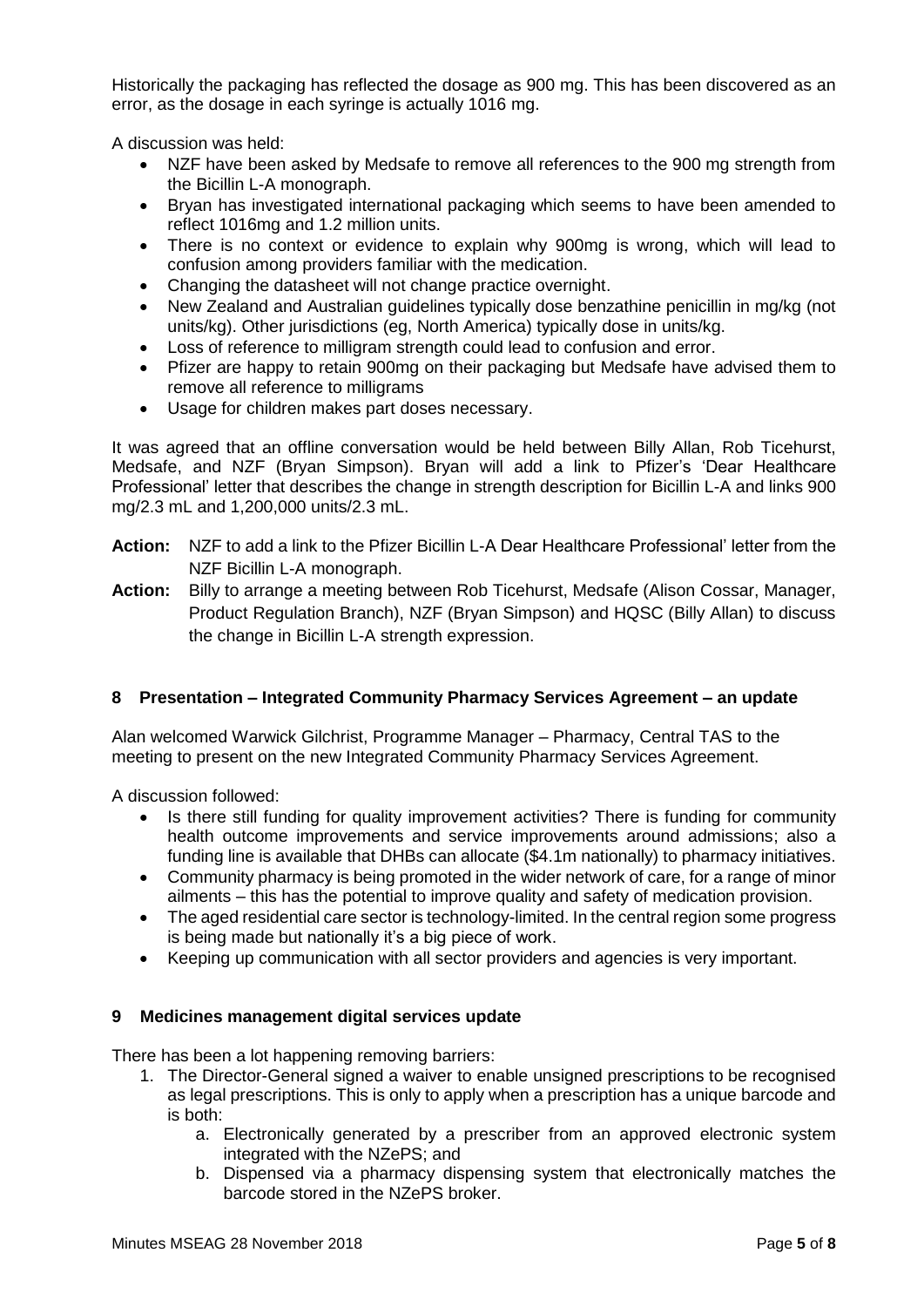It is expected that this will encourage the development and adoption of medicines management digital services across primary care.

- 2. There is 6-7 years of national dispensing data available in the NZePS data repository. An application program interface (API) has been developed to enable access a person's community dispensed medication data based on their NHI. This is being piloted across the DHBs in the Midland region for use in their emergency departments and for medicines on admission review and reconciliation.
- 3. Similarly, the Conporto EDM (event detection and mitigation) tool has been integrated with the NZePS. CCDHB and HVDHB are piloting the use of the Conporto EDM in their emergency departments to access a person's community dispensed medication data.
- 4. The increased adoption of electronic prescribing and administration (ePA) systems within residential care facilities has enabled prescribing and dispensing to be undertaken using the medication chart. The Auckland metro are undertaking a project to facilitate the removal of a paper prescription in this instance. This will significantly reduce the amount of bureaucracy involved and eliminate the potential for discrepancies and transcription errors.
- 5. CCDHB addiction services opioid treatment service (OTS) pilot utilising MediMap and the NZePS is starting in the new year. The electronic systems are currently being tested. The prescriber and pharmacist will be able to look at and update a person's medication chart in real-time.
- 6. Interest in adopting and rolling out MedChart has increased. A recent study has shown that the use of ePA in hospital can reduce the number of adverse drug events by up to 70%.

## **Programme management and projects**

#### **10 Thank you and presentations**

This was the last meeting for three members: the Chair and Clinical Lead, Alan Davis; Avril Lee, original member, member of the MSEAG's predecessor the SQM, and clinical lead for the opioid collaborative; and David Woods, long-term member and member of several working groups.

The chair thanked Avril and David for their valued contribution to the group and dedication to medicine safety over a significant length of time, and presented gifts and cards.

Caroline Tilah, the Commission's Manager Patient Safety, thanked Alan for his leadership, wise counsel, service and dedication to the MSEAG and medication safety over several years, and presented a gift and a card form the members.

## **11 Working group update – Compound working group (paper)**

An update from the working group was received. It was noted that:

- Thirty three New Zealand standardised oral formulation (NZSOF) extemporaneous compounded batch sheets have been completed. Thirty one will be put forward for hosting on the PSNZ website; two withheld as there are now funded proprietary products for these medicines.
- It is anticipated that the new batch sheets will be available on the PSNZ website in February 2019.
- The availability of the batch sheets will be supported by a publicity piece and a FAQs document.

The MSEAG offered congratulations on this piece of work being progressed.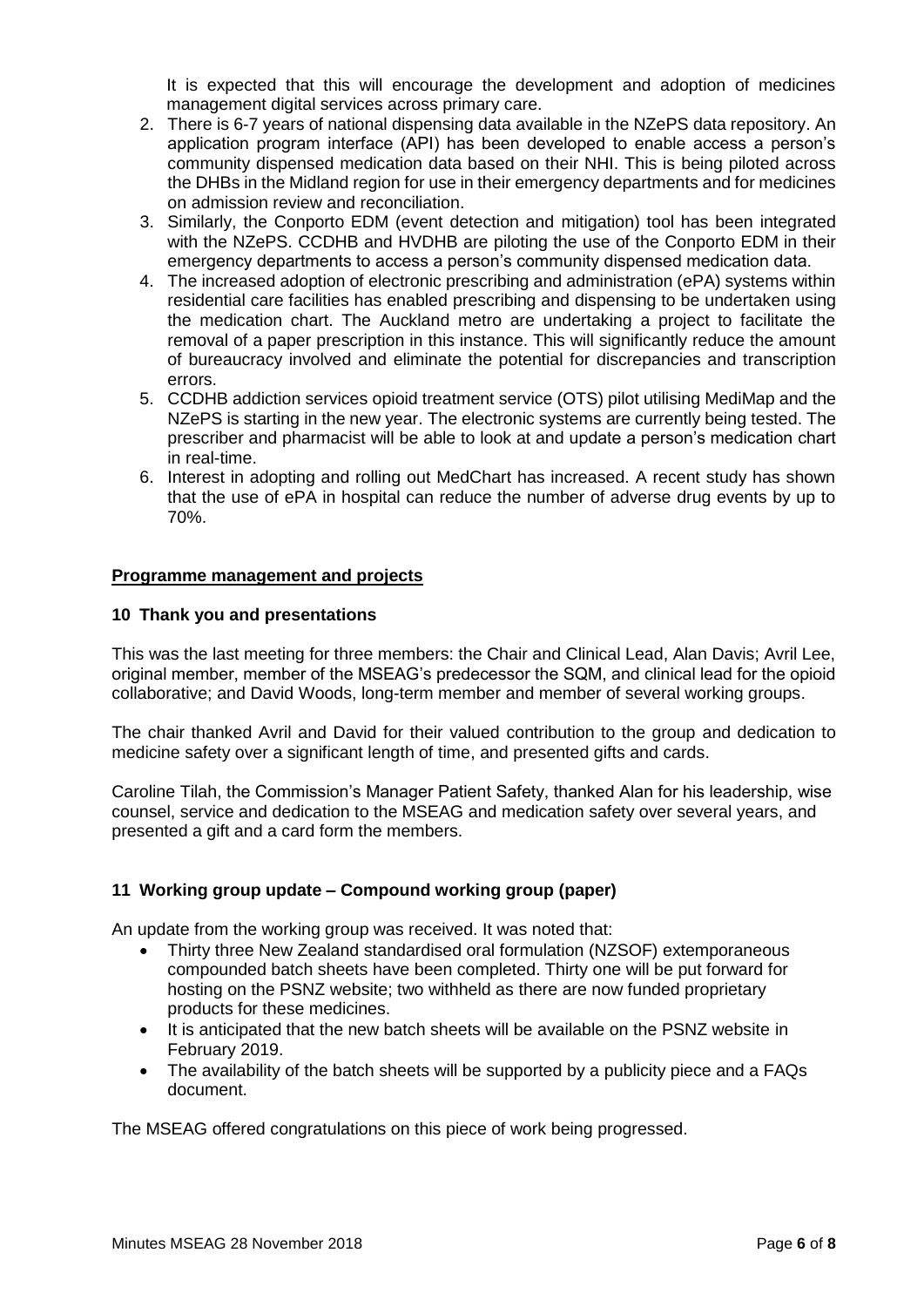# **12 Always report and review (ARR) event candidates (action 180502; paper)**

A paper 'Always report events: potential targets-4' was received. After debate and working with ACC, the Commission's Medication Safety Specialist looked at several potential candidates for a medication ARR event, but has not been able to identify anything that meets the criteria for a true ARR event. The recommendation was made that the group holds off on any recommendation for a medication related ARR event until there are robust system level supports in place for a true ARR event. Potential candidates may involve:

- a. Prevention of oral/enteral misconnections with intravenous lines when the ENFit oral/enteral connectors become widely available in New Zealand; or
- b. Prevention of intravenous line misconnections with intrathecal cannulae when the NRFit neuraxial specific connectors are introduced into / marketed in New Zealand.

A discussion was held around what would fit appropriately on an ARR list. It was agreed that the MSEAG would deferrer recommending a medicine related ARR event for inclusion in the Commission's ARR event list, until the necessary system level support is in place to make any proposed ARR event a rare event.

## **13 Working group update – Specify Brand Advice (paper)**

The Specify Brand Advice (SBA) guidance was reviewed and updated in May 2018. Since the May 2018 review, the SBA working group has reconsidered the evidence behind the criterion for narrow therapeutic index medicines. Whilst the criterion remains unchanged, there is insufficient evidence to support narrow therapeutic index SBA status for any medicines currently on the New Zealand market. There must be clear evidence of clinical risk before recommending an item be assigned narrow therapeutic index SBA status.

The SBA working group therefore recommended that:

- 1. The SBA guidance be amended with the removal of the narrow therapeutic index SBA examples currently included, and
- 2. Those medicines currently assigned narrow therapeutic index SBA status through the NZULM have this status removed.

If in the future Medsafe approves a medicine where there is a significant clinical risk when switching between different brands of the same medicine the SBA guidance (and the NZULM) can be amended.

The recommendations were approved.

## **14 Anticoagulants – inappropriate use (action 180801; paper)**

It was agreed that this item would carry over to the next meeting.

## **15 MSEAG Terms of Reference revision (paper)**

An updated version of the MSEAG's terms of Reference had been circulated. It was agreed that this item would carry over in the next meeting.